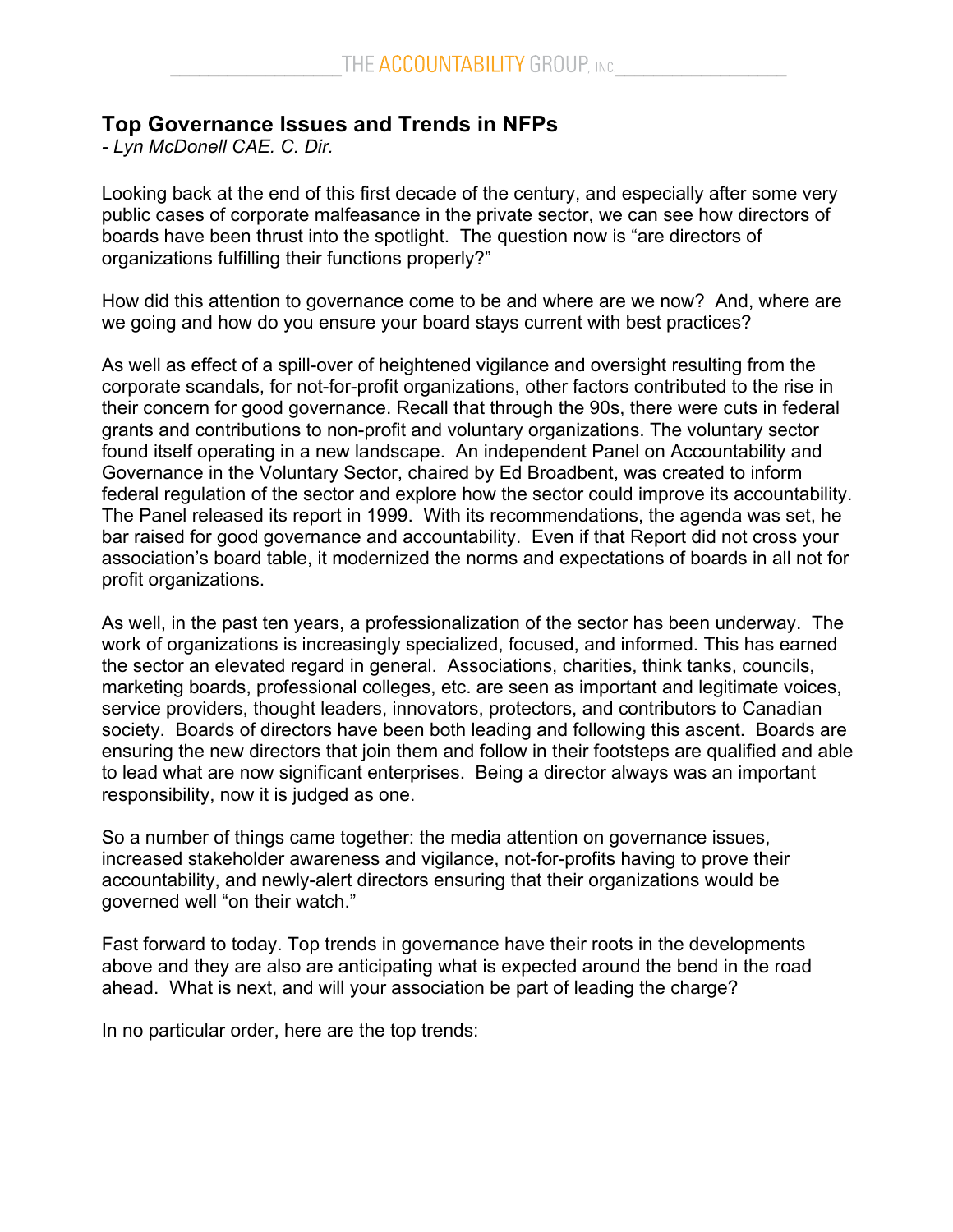## **Robust Risk Management**

Boards have increased the time they spend on risk issues. Risk is now defined as not just financial but strategic, reputational, intellectual, and so on. Tightened controls have been a result and may have a chilling effect on innovation, however this remains to be seen. What is clear is that concerns for organizational risk will not go away. Good governance now means board attention to business risks. In Ontario for example, after media attention throughout 2009 to the staff and consultant expenses in certain government agencies, many boards are taking a proactive look at their organization's policies and compliance to them.

## **Pro-active Accountability and Transparency**

Boards are quietly, or not so quietly, observed by employees, volunteers, members, and outside others. In a connected future, the wrong side of judgments will be much more damaging. Media stories have already focused boards on accountability. Accountability involves obligations to demonstrate, review, and take responsibility for performance. Members, funders and donors are expecting organizations to share decisions, performance data and governance information as a matter of transparency. Boards are asking themselves "will the actions we take be judged as fair and sound if or more likely when they are known?" Boards are "opening up their kimonos" to share governance policy (conflict of interest policies, nominating processes, commitment to self-evaluation, etc.), to open parts of their board meetings to the public, to post minutes and performance data of the organization and many chairs are opining on tough issues in letters to stakeholders or, more recently, blogs. This "no-secrets" approach is intended to bolster confidence and to signal that the board is "awake" and accountable.

## **Standard for Good Governance**

As part of accountability, boards are paying attention to their policy work and developing and articulating standards for good governance. Boards are selecting and deciding on their governance principles and then describing them into policy. The board needs a disciplined way to do its business and there has to be an agreement on how to parse things. The challenge is to lead authentically, constructively, and appropriately without diminishing strong and effective management teams. A decade ago, the term "governance model" was a concept – now it's a quest for the best approach to fit an organization.

# **More Rigorous Director Selection Processes**

As transparency increases, how directors are chosen, the integrity of that process, and whether the board does self-evaluation will matter. Ideal profiles of skills and competencies now guide the recruitment and selection of directors to serve on boards. In the past ten years, organizations have changed their by-laws to eliminate what often were "russian roulette" nominating processes at annual general meetings resulting in directors who had single-focus agendas or little knowledge of the full range of their legal obligations. Rather, deliberate nominating and selection processes have become the norm. Recruitment is to a board director profile and new directors are sought within the context of filling gaps in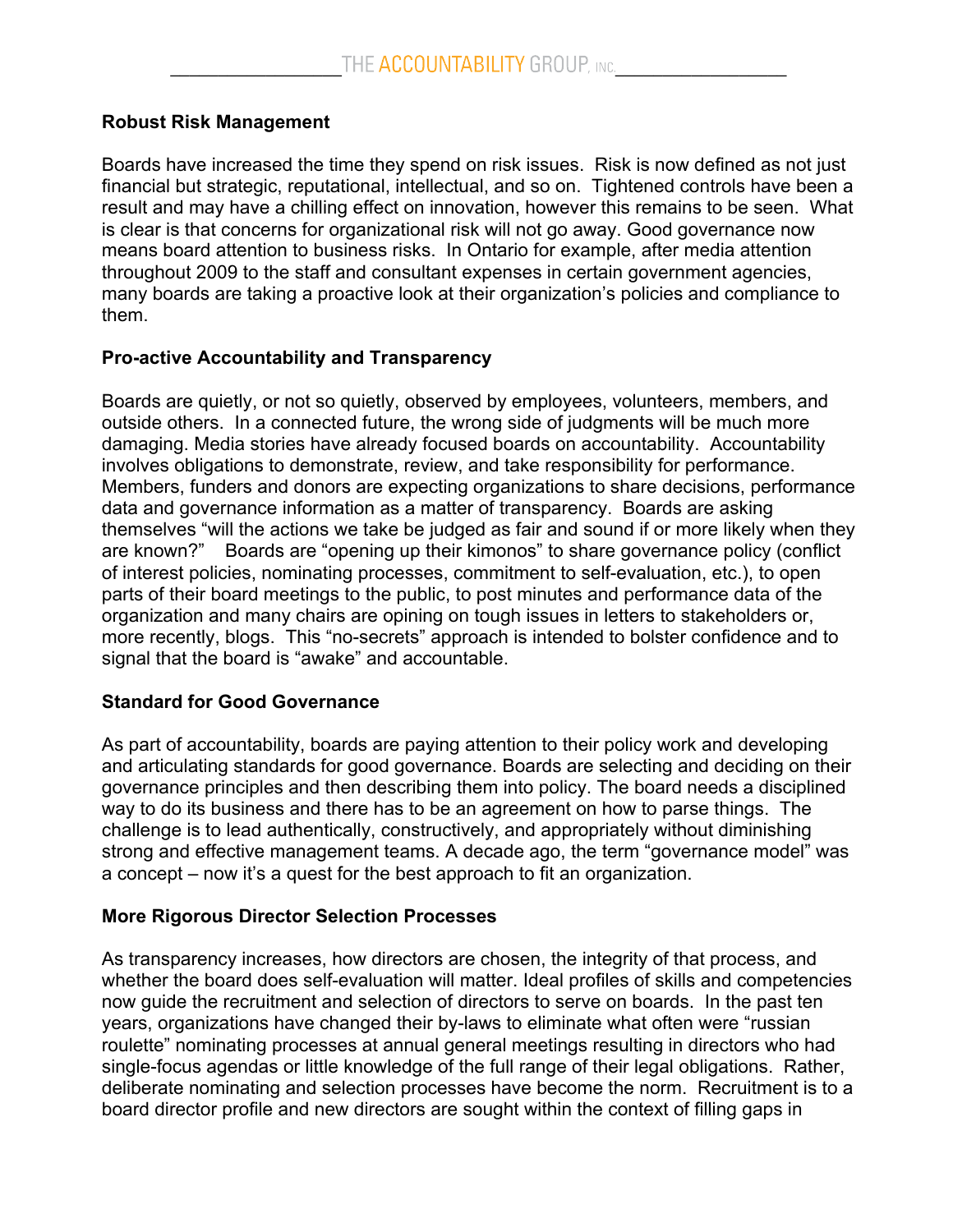competencies on the current board. Many nominating committees go further and interview nominees recommending only those individuals that qualify. Future concerns will be around responding to issues of non-performing current directors, diversity and making sure appropriate perspectives are being voiced at the board. As well, as our over-50 leaders retire, there will be a push to ensure younger people are coming onto boards.

# **Scorecards for Oversight**

How does the board know that the organization is performing? Organizational scorecards summarize organizational performance information and are increasingly a key tool for oversight. In this coming decade, expect that scorecards and dashboards become as regular a feature of board meetings as the financial report. After board review, this information will be uploaded and communicated – on the website and available to members, donors and funders. For these scorecards to be effective, a board has to identify what information it needs to assess organizational performance and the achievement of the strategic plan. This information will be increasingly balanced across perspectives rather on traditional, historical measures. Scorecards allow a board to focus its discussion – recognizing what is on track, exploring why results are not being achieved and what action is -- or should be – underway, and discerning when a revision in strategy or target is called for.

# **Shift from Constituency-Representational to Fiduciary-minded, Strategic Boards**

Although a large board can be made to work, boards generally are becoming smaller in size with their focus more strategic. This has often meant the elimination of the executive committee as an unnecessary inner group. It has also meant, in many cases, the shift from constituency-representative boards to directors being seen to govern with interests of all stakeholders in mind. Awareness of the centrality of the fiduciary responsibility shot up this past decade. This is about the board's often delicate balancing of competing interests and priorities as it focuses on decisions that serve the long term sustainability of the organization. Transitioning from constituency mind-sets (real or perceived) has been a challenge particularly for multi-level organizations with inter-locking boards. Many boards which have shifted to smaller boards have had to put in place other mechanisms to inform the board of constituency views. These solutions are not without their pitfalls as it is important for boards to be vitally in touch with, and mindful of, the real environments and impacts of their decisions.

# **Board Evaluation**

Over the past ten years, it has become best practice for the board to assess its own performance. Most boards start with evaluation of the board as a whole (its functioning, processes and performance) however some not-for-profit organizations are now moving to provide for individual director evaluations as well. Board evaluations of both types are a trend that will grow and there will be increased interest in benchmarking, i.e. finding our how well your organization is doing vis is vis others.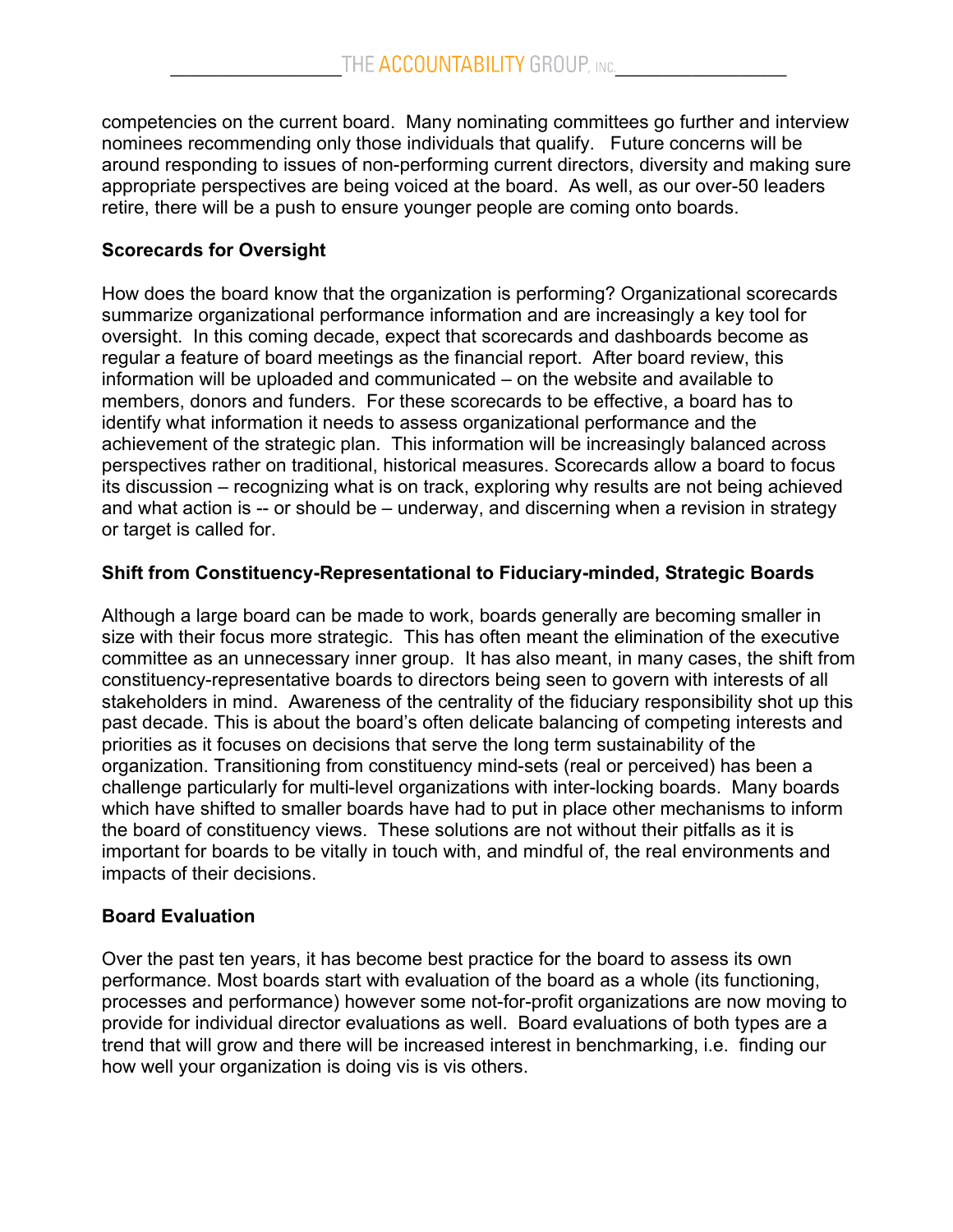# **Agenda Redesign**

There is an earnest desire amongst directors and senior staff to use board time well. Board agendas are changing. Consent agendas are being used more routinely so as to free time for important conversations. Many organizations now ensure their boards allocate quality time to strategic questions and what are called "generative" discussions so that directors are not merely reactive but leading the organization and framing the future. For these progressive boards, future agendas are not only a matter of discussion between the chair and chief staff officer a few weeks in advance of a meeting. Rather, at the close of one board meeting, the board discusses its next agenda. Proactive boards know "it's our agenda, not management's." Disciplined by their governance model, boards are increasingly in charge of the focus of their attention.

### **Board Education**

The time and effort put into board education has vastly increased in the past ten years. This is so that directors are knowledgeable about their organizations and learning about their governance responsibilities. Board education may take place at regular meetings through speakers or presentation by staff, or attendance at conferences, the focus of board retreats, etc. This trend will continue for the board as a whole. Education will probably be more targeted to individual members going forward (especially poor performers) and to board and committee chairs helping them be effective in their roles.

### **Stakeholder Engagement**

We are starting to see boards pay more attention to member and stakeholder engagement. After the needed swing this past decade to better separate policy and operations, in the future boards will have to develop new ways to discover what members and stakeholders think and value from the organization. A stakeholder engagement strategy will be a required element in every annual plan. And when stakeholders merit continued influence, informal advisory groups and stakeholder events will provide regular dotted-line input to boards.

## **Board portals**

Governance work involves 24/7 access for directors to much information. This includes current organizational information, contact lists, past minutes, committee work, policies and procedures, board meeting materials, position papers and so on. In this increasingly environmentally- conscious society, there will be increasing reluctance to print out reams of information. Consider too the time that is consumed by staff at organizations in photocopying meeting packages. A board portal is collaborative software allowing directors to securely access board documents and collaborate with other directors electronically. A board portal can be an in-house application, a commercial application, a subscription-based service or a custom-design. Email, discussion boards and calendar synchronization are also common features. Some sites allow directors to vote on routine agenda items before meetings. Board portals will likely become standard over the next